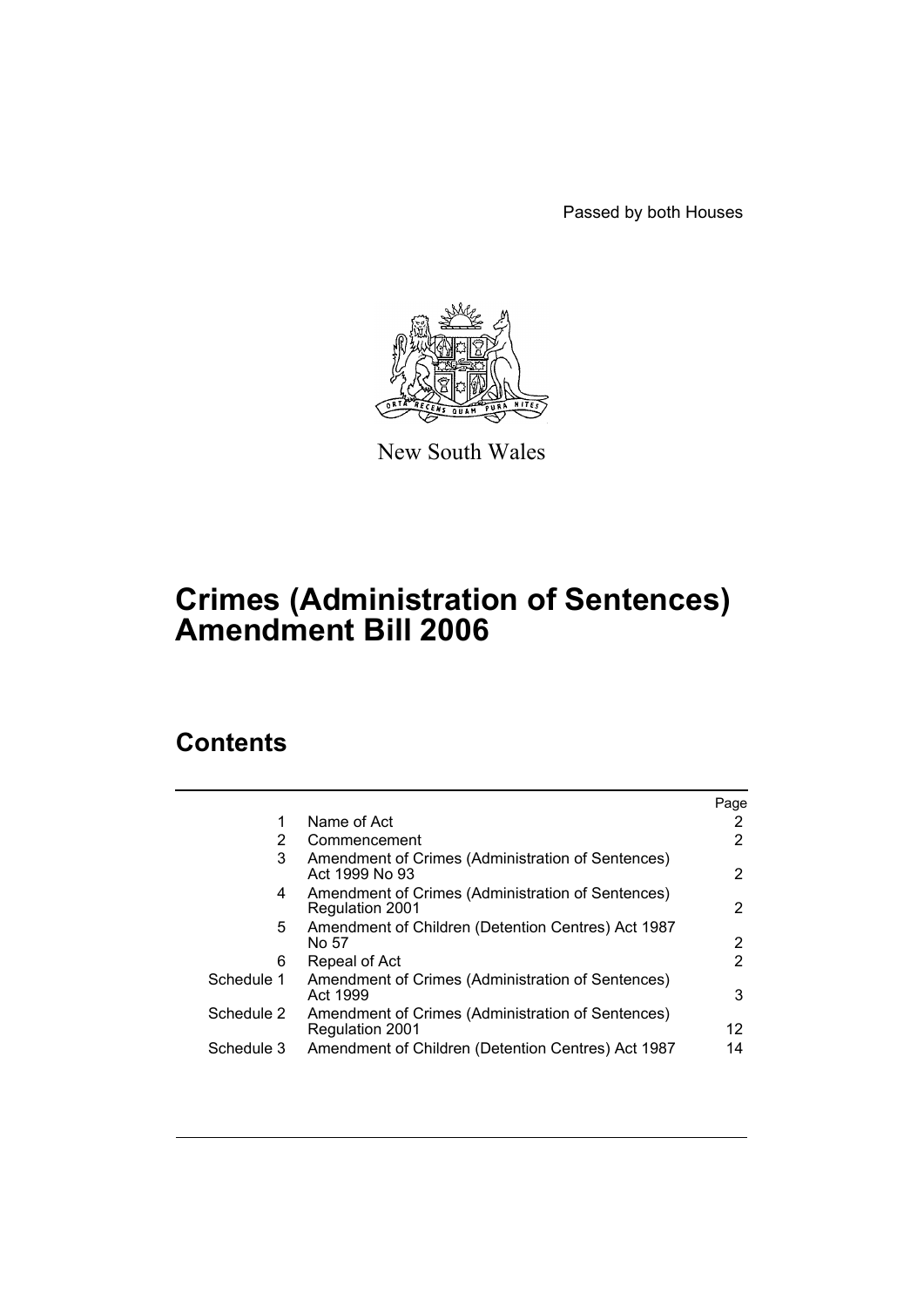*I certify that this PUBLIC BILL, which originated in the LEGISLATIVE ASSEMBLY, has finally passed the LEGISLATIVE COUNCIL and the LEGISLATIVE ASSEMBLY of NEW SOUTH WALES.*

> *Clerk of the Legislative Assembly. Legislative Assembly, Sydney, , 2006*



New South Wales

# **Crimes (Administration of Sentences) Amendment Bill 2006**

Act No , 2006

An Act to amend the *Crimes (Administration of Sentences) Act 1999* with respect to the supervision of lifetime parolees and other miscellaneous matters; and for other purposes.

*I have examined this Bill, and find it to correspond in all respects with the Bill as finally passed by both Houses.*

*Chairman of Committees of the Legislative Assembly.*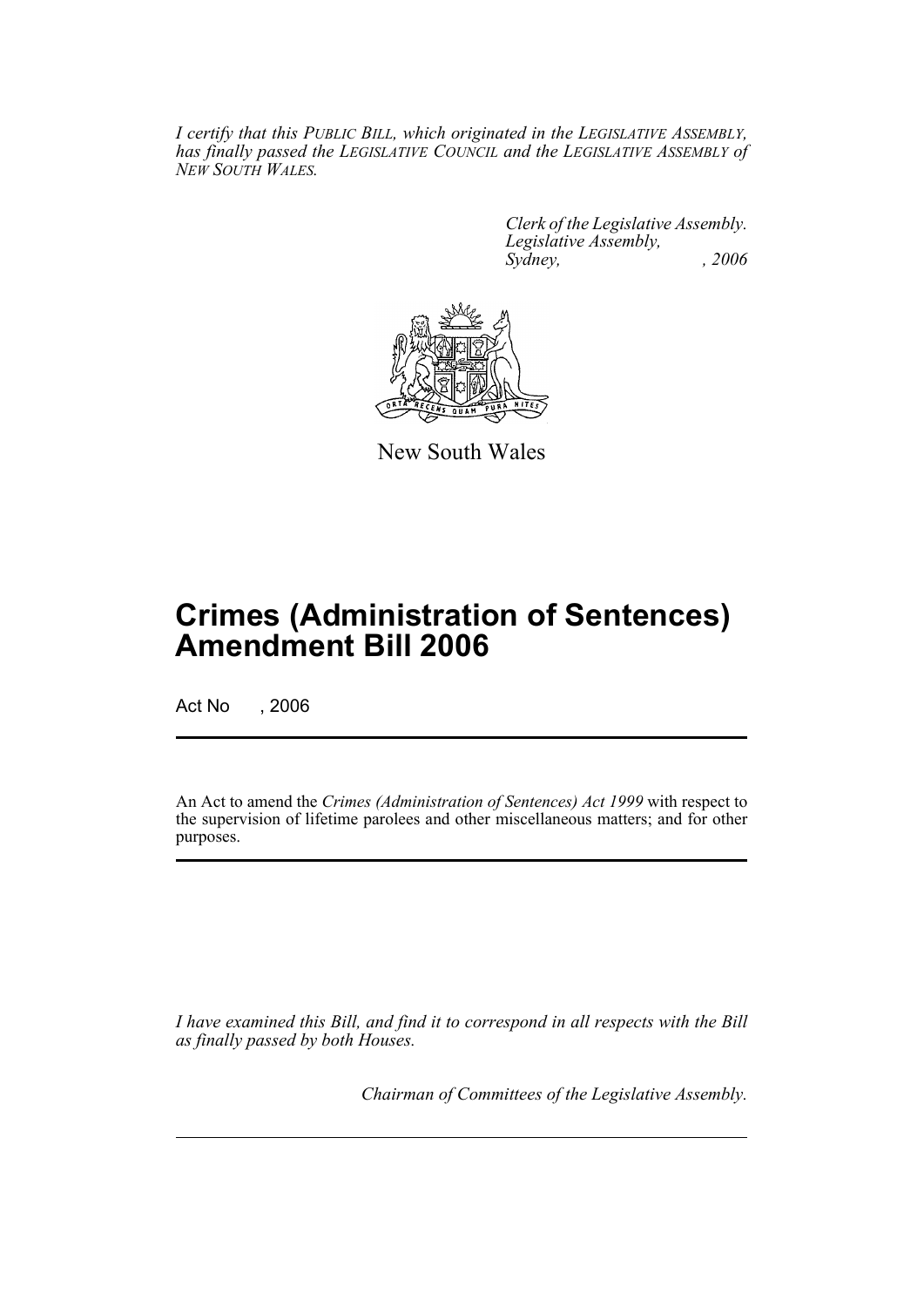# **The Legislature of New South Wales enacts:**

## **1 Name of Act**

This Act is the *Crimes (Administration of Sentences) Amendment Act 2006*.

## **2 Commencement**

This Act commences on a day or days to be appointed by proclamation.

# **3 Amendment of Crimes (Administration of Sentences) Act 1999 No 93**

The *Crimes (Administration of Sentences) Act 1999* is amended as set out in Schedule 1.

## **4 Amendment of Crimes (Administration of Sentences) Regulation 2001**

The *Crimes (Administration of Sentences) Regulation 2001* is amended as set out in Schedule 2.

## **5 Amendment of Children (Detention Centres) Act 1987 No 57**

The *Children (Detention Centres) Act 1987* is amended as set out in Schedule 3.

# **6 Repeal of Act**

- (1) This Act is repealed on the day following the day on which all of the provisions of this Act have commenced.
- (2) The repeal of this Act does not, because of the operation of section 30 of the *Interpretation Act 1987*, affect any amendment made by this Act.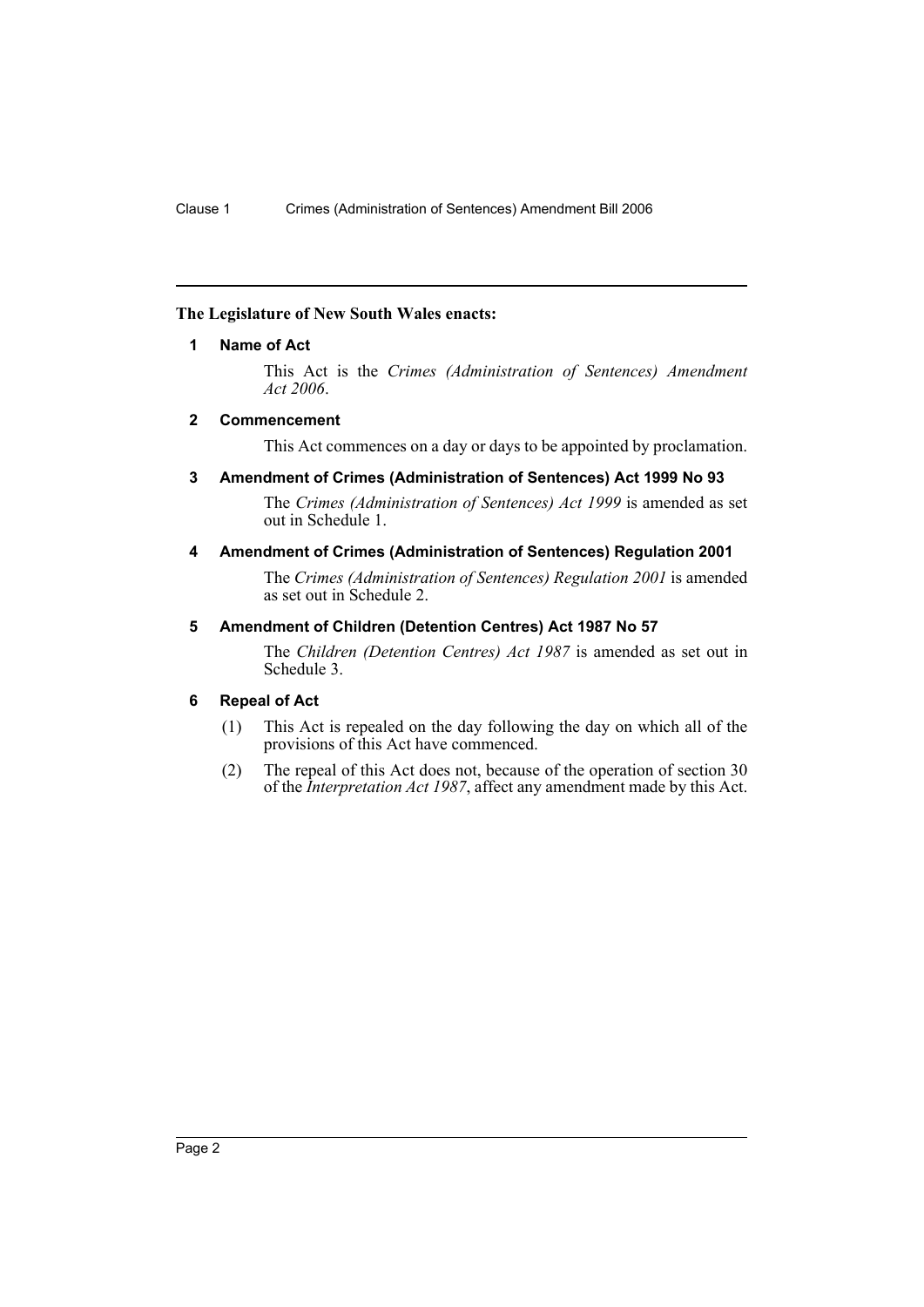Amendment of Crimes (Administration of Sentences) Act 1999 Schedule 1

# **Schedule 1 Amendment of Crimes (Administration of Sentences) Act 1999**

(Section 3)

#### **[1] The whole Act (sections 3 (1) and 77 (1) and (2) and Schedule 5 excepted)**

Omit "governor", "governors", "governor's" and "Governors" (but not "Governor") wherever occurring.

Insert instead "general manager", "general managers", "general manager's" and "General managers", respectively.

## **[2] Section 3 Interpretation**

Insert in alphabetical order in section 3 (1):

*general manager* means:

- (a) in relation to a correctional centre, the general manager of the correctional centre, or
- (b) in relation to a periodic detention centre, the general manager of the correctional centre who is responsible for the periodic detention centre by virtue of a proclamation referred to in section 226 (3),

and includes any person who is for the time being in charge of the correctional centre referred to in paragraph (a) or (b), as the case requires.

# **[3] Section 3 (1), definition of "governor"**

Omit the definition.

#### **[4] Section 41C Transfers to and from juvenile correctional centres**

Insert after section 41C (4) (after the note):

- (5) Subsections (2), (3) and (4) do not apply to the transfer of a juvenile inmate to a hospital pursuant to an order by the Commissioner under section 24.
- (6) Such an order may not be made without prior consultation between the Commissioner and the Chief Executive Officer, Justice Health.

# **[5] Section 77 Attendance of inmates before courts and court officers**

Omit "the governor of the correctional centre in which the inmate is held" from section  $77(1)$ .

Insert instead "the Commissioner".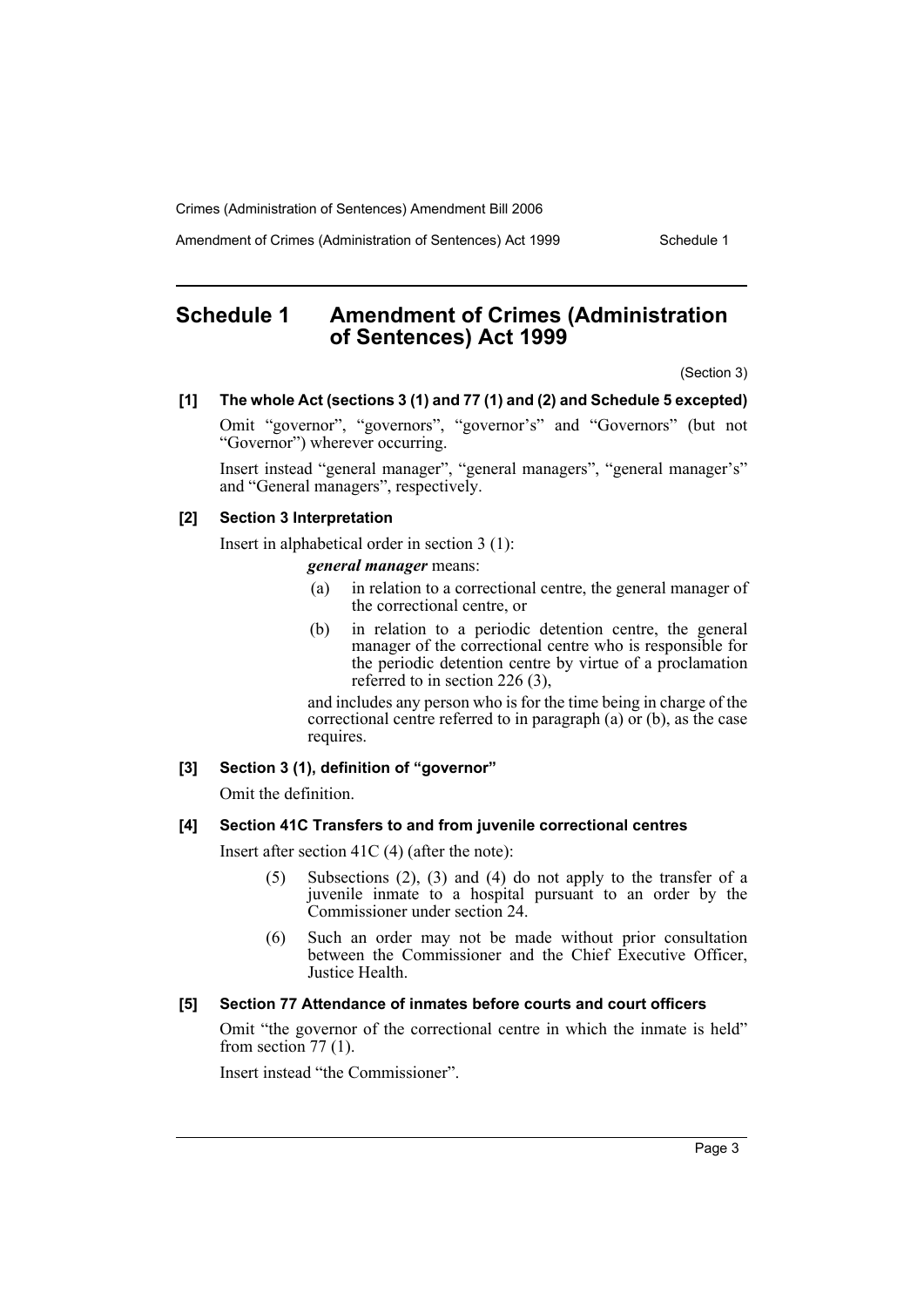Schedule 1 Amendment of Crimes (Administration of Sentences) Act 1999

## **[6] Section 77 (2)**

Omit "governor".

Insert instead "general manager of the correctional centre in which the inmate is held".

## **[7] Section 81 Obligations of offender**

Insert at the end of section 81 (c):

, and

(d) to permit any correctional officer or other member of staff of the Department to visit the offender at the offender's residential address at any time.

## **[8] Section 87 Leave of absence for failing to report**

Insert after section 87 (2):

(2A) Leave of absence that is granted before the detention period to which it relates may be granted subject to such conditions as the Commissioner may determine.

# **[9] Section 104 Obligations of offender**

Insert at the end of section 104 (b):

, and

(c) to permit any correctional officer or other member of staff of the Department to visit the offender at the offender's residential address at any time.

# **[10] Section 107 Definitions**

Insert in alphabetical order:

*community service field officer* means a person who is employed for the purpose of supervising offenders subject to community service orders while the offenders are performing community service work.

# **[11] Section 107, definition of "supervisor"**

Omit the definition.

# **[12] Section 110 Duration of community service order**

Omit section 110 (b).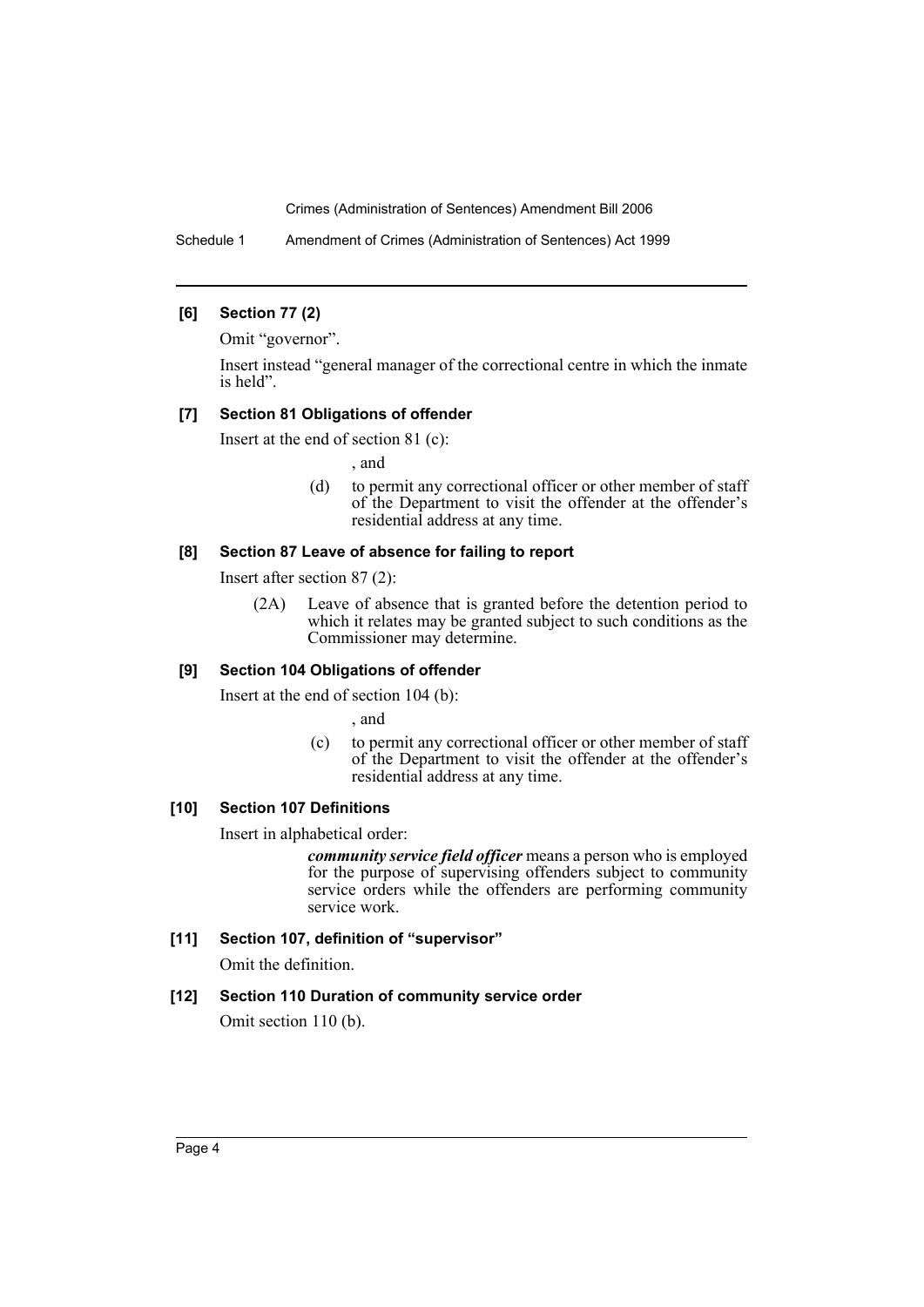# **[13] Section 112 Performance of community service work** Omit "supervisors" from section 112 (1) (b).

Insert instead "community service field officers".

**[14] Section 114 Extension of period of community service order** Omit section 114 (2).

# **[15] Section 115 Revocation of community service orders** Omit section 115 (2B).

# **[16] Section 117 Regulations**

Omit "supervisors" from section 117 (g).

Insert instead "community service field officers".

# **[17] Section 128 Conditions of parole generally**

Insert "this Act or" after "standard conditions imposed by" wherever occurring in section 128 (1) (a) and (4) (a) and (b).

# **[18] Section 128 (3)**

Insert "but subject to section 128B," after "subsection (2A),".

# **[19] Section 128B**

Insert after section 128A:

# **128B Conditions of parole as to lifetime supervision**

- (1) This section applies to an offender serving an existing life sentence within the meaning of Schedule 1 to the *Crimes (Sentencing Procedure) Act 1999*, being an offender in respect of whom a parole order is made as a consequence of the Supreme Court having set a non-parole period for the sentence (but not a specified term) under clause 4 of that Schedule.
- (2) It is a condition of a parole order for an offender to whom this section applies that, for the whole of the period for which the parole order is in force:
	- (a) the offender is to be subject to supervision, as prescribed by the regulations, and
	- (b) in relation to that supervision, the offender must comply with such obligations as the Commissioner may from time to time impose on the offender.

**Note.** Unless the parole order is sooner revoked, the effect of this provision is supervision for life.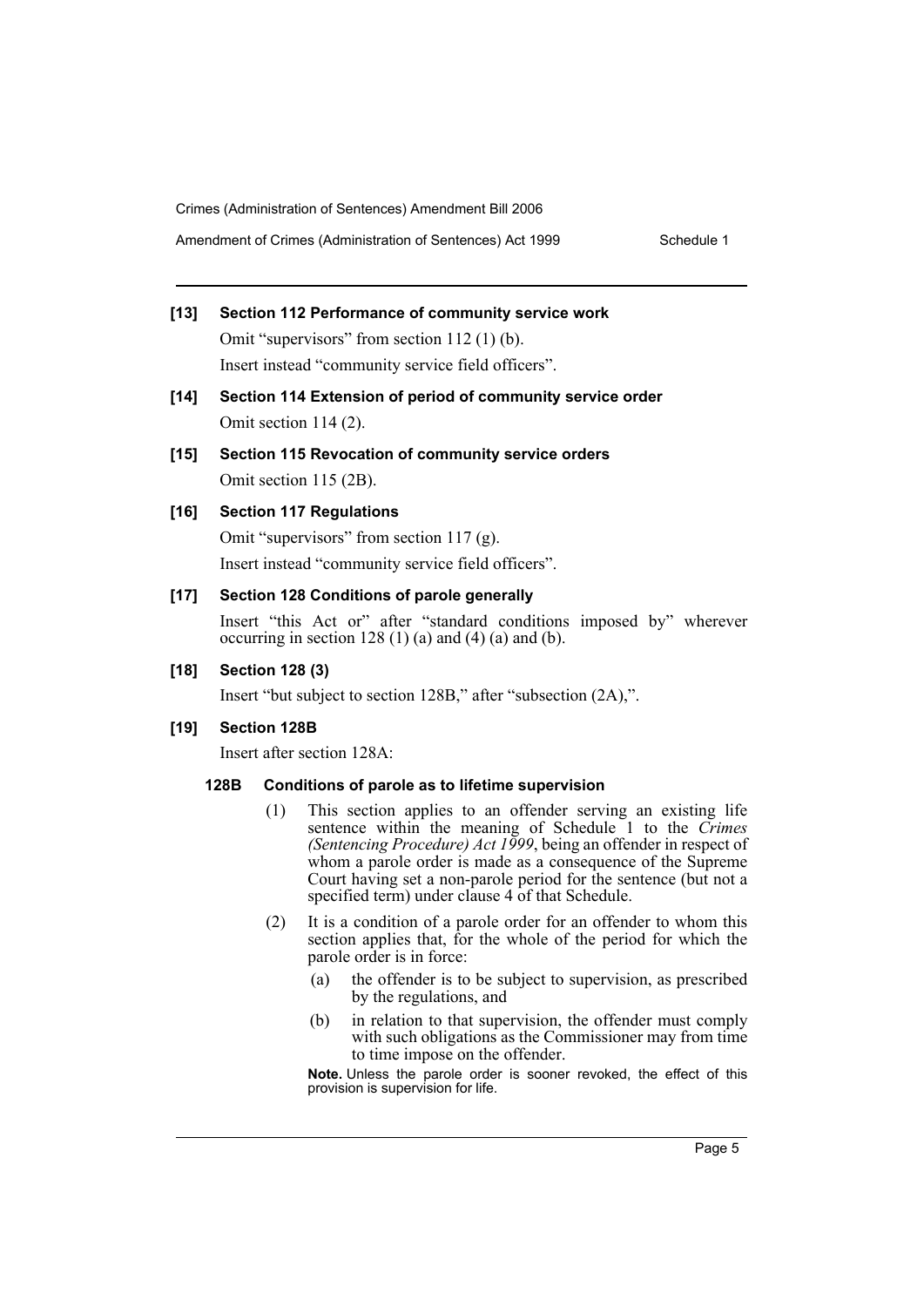Schedule 1 Amendment of Crimes (Administration of Sentences) Act 1999

(3) This section does not permit the Commissioner to impose any obligations that are inconsistent with any standard conditions imposed by this Act or the regulations or any additional conditions imposed by the sentencing court or the Parole Authority.

## **[20] Section 138 Release of offender on parole**

Omit "or before" from section 138 (1).

# **[21] Section 139 Notice to offender of decision to refuse parole**

Omit "forming an initial intention" from section 139 (1). Insert instead "deciding".

# **[22] Section 139 (1) (a)**

Omit "intention". Insert instead "decision".

## **[23] Section 139 (2) (a)**

Omit "initial intention". Insert instead "decision".

## **[24] Section 141A Submissions by Commissioner**

Insert after section 141A (3):

(4) The regulations may make provision for or with respect to submissions by the Commissioner under this section, including provisions relating to the application of this Subdivision in connection with any such submission.

#### **[25] Section 164A Parole Authority may reinstate revoked periodic detention order**

Omit section 164A (1). Insert instead:

- (1) If an offender's periodic detention order has been revoked under this Division or under section 179, the Parole Authority:
	- (a) on the application of the offender, and
	- (b) subject to Part 5 of the *Crimes (Sentencing Procedure) Act 1999*,

may make an order reinstating the offender's revoked periodic detention order in respect of the remaining balance of the offender's sentence.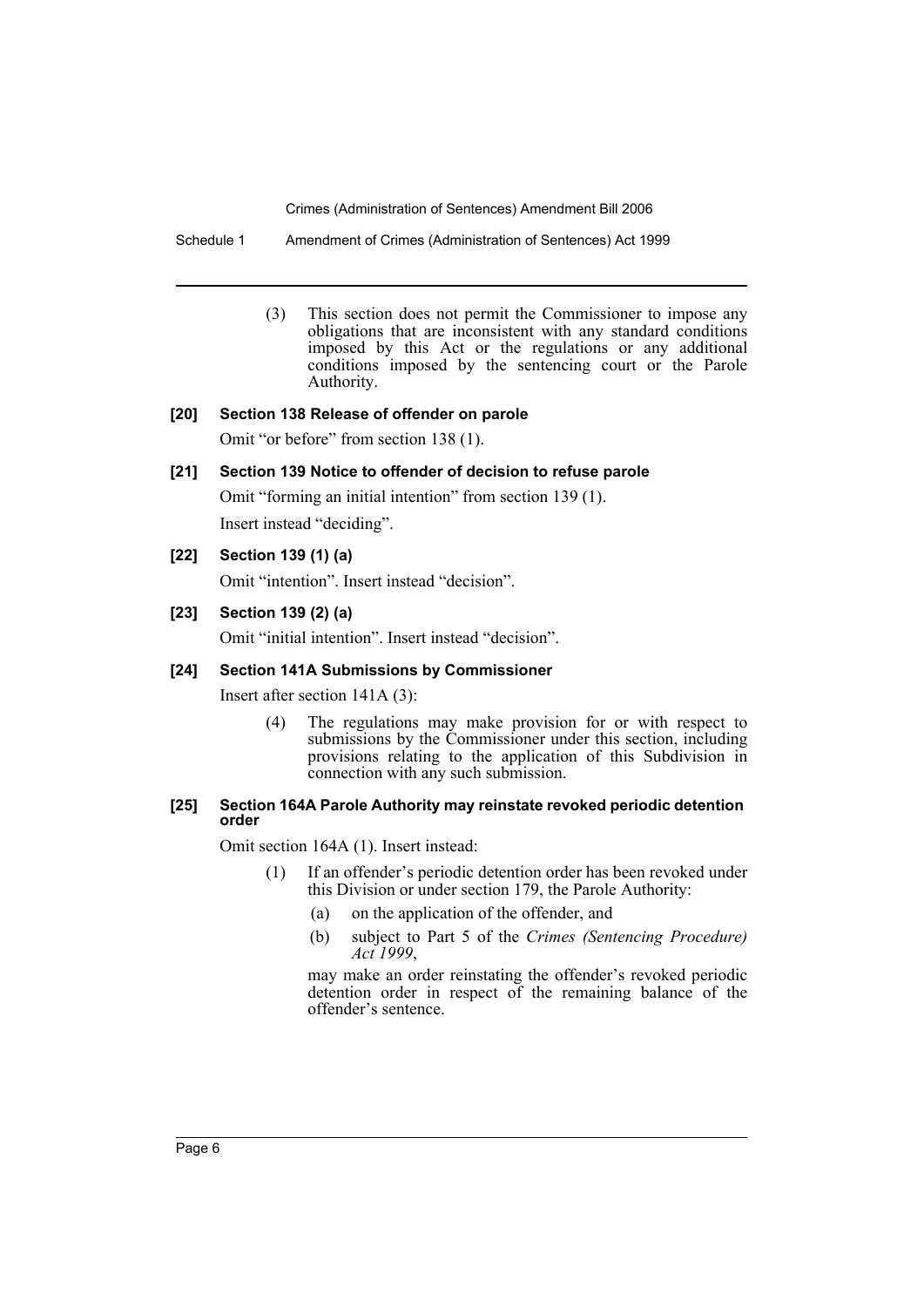Amendment of Crimes (Administration of Sentences) Act 1999 Schedule 1

(1A) Such an application:

- (a) may not be made until the offender has, since the periodic detention order was revoked, served at least 3 months of the offender's sentence by way of full-time detention, and
- (b) must state what the offender has done, or is doing, to ensure that the offender will not fail to comply with the offender's obligations under the periodic detention order in the event that it is reinstated.

#### **[26] Section 165AA Release of offender pending assessment for home detention**

Insert "or permitting the offender to remain at large" after "custody" in section  $165AA(1)$ .

## **[27] Section 175 Decision after review**

Omit section 175 (1A). Insert instead:

- (1A) Despite subsection (1) (a) and (b), the Parole Authority may not rescind the revocation of:
	- (a) a periodic detention order of an offender who has failed to apply for, or been refused, leave of absence with respect to 3 or more detention periods, or
	- (b) a periodic detention order that it has revoked under section 163  $(1C)$ , or
	- (c) a home detention order that it has revoked under section 167 (6).

except in such circumstances as may be prescribed by the regulations as constituting manifest injustice.

# **[28] Section 175A**

Insert after section 175:

#### **175A Review not available in certain circumstances**

If an offender's periodic detention order, home detention order or parole order is revoked within 30 days before the date on which the offender's sentence expires (ignoring any extension of the sentence under section  $168(3)$ :

- (a) the revocation notice referred to in section 173 is not required to comply with the requirements of section 173 $(2)$  (b) or  $(c)$ , and
- (b) the offender is not entitled to seek reconsideration of the revocation of the order under section 174.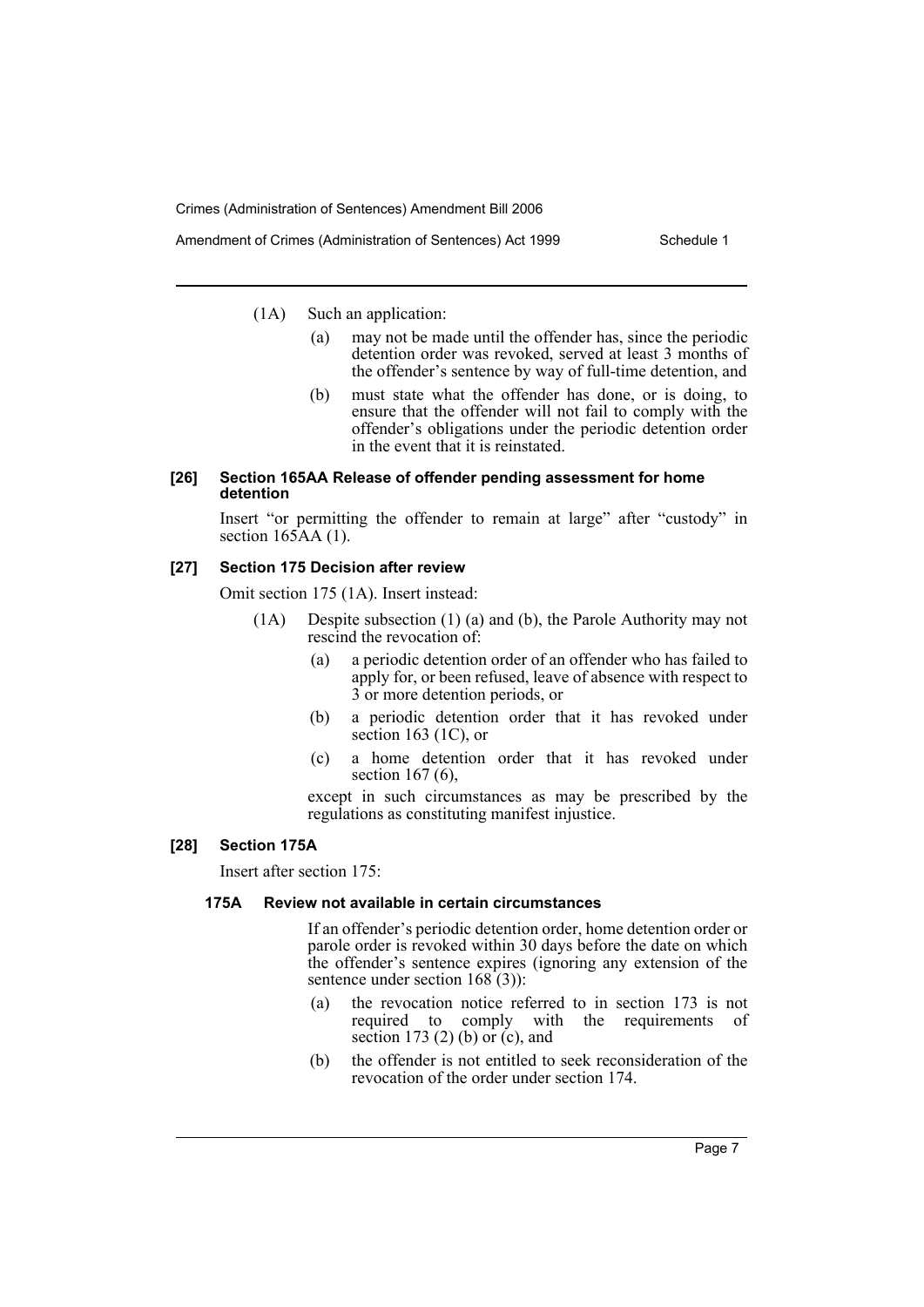Schedule 1 Amendment of Crimes (Administration of Sentences) Act 1999

#### **[29] Section 181 Warrants committing offenders to correctional centres**

Insert after section 181 (1A):

(1B) The Parole Authority may, by order, recall or suspend any warrant that it has issued under this section.

#### **[30] Section 181 (2)**

Insert "or order" after "warrant".

# **[31] Section 181 (3)**

Omit "A warrant".

Insert instead "Subject to any order under subsection (1B), a warrant".

## **[32] Section 181 (4)**

Insert "or orders" after "warrants".

#### **[33] Section 185 Functions of Parole Authority**

Insert after section 185 (3):

(4) The regulations may make provision for or with respect to submissions by the Commissioner under this section.

#### **[34] Section 190 Rights of parties making submissions**

Omit "147 (3)" from section 190 (3). Insert instead "147 (2)".

#### **[35] Section 193A Access to documents held by Parole Authority**

Insert ", but only to the extent to which those documents indicate the measures that the offender has taken, or is taking, to address his or her offending behaviour" after "the offender" in section 193A (2).

#### **[36] Sections 235E–235G**

Insert after section 235D:

## **235E Functions of community service field officers**

(1) In this section:

*community service field officer* means a person who is employed for the purpose of supervising offenders subject to community service orders while the offenders are performing community service work.

(2) The functions of community service field officers are to be as determined from time to time by the Commissioner.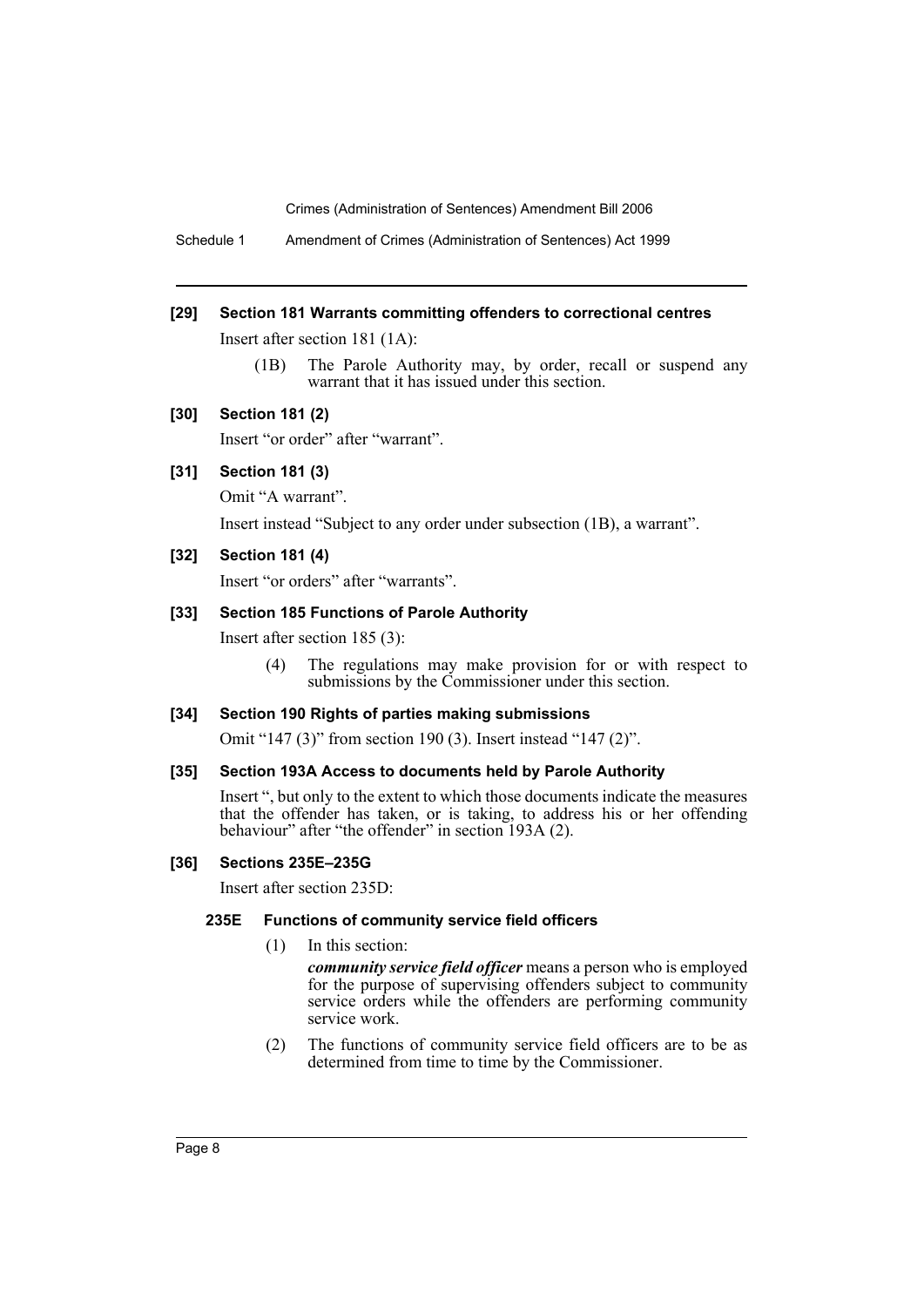- Amendment of Crimes (Administration of Sentences) Act 1999 Schedule 1
	- (3) Community service field officers must at all times exercise their functions in such manner as the Commissioner, having regard to current circumstances, may from time to time direct.

#### **235F Common work sites**

- (1) At any place at which both offenders under periodic detention orders and offenders under community service orders are carrying out community service work:
	- (a) any periodic detention field officer who is authorised by the Commissioner in that regard may exercise the functions of a community service field officer, and
	- (b) any community service field officer who is authorised by the Commissioner in that regard may exercise the functions of a periodic detention field officer.
- (2) In this section:

*community service field officer* has the same meaning as it has in section 235E.

*periodic detention field officer* has the same meaning as it has in section 235D.

#### **235G Functions of Departmental compliance and monitoring officers**

- (1) The Commissioner may appoint any member of staff of the Department (including any correctional officer or probation and parole officer) as a compliance and monitoring officer.
- (2) A compliance and monitoring officer may, in relation to an offender who is outside a correctional centre, exercise such of the following functions as are specified in the instrument of his or her appointment as a compliance and monitoring officer or in a subsequent instrument executed by the Commissioner:
	- (a) the functions of a correctional officer in relation to the arrest of offenders under section 39 in relation to the arrest of inmates unlawfully absent from custody,
	- (b) the functions of a correctional officer under the regulations in relation to the testing of offenders for the presence of alcohol or drugs,
	- (c) the functions of a correctional officer under Part 4A of the *Summary Offences Act 1988* in relation to offences relating to places of detention,
	- (d) such other functions as are ancillary to the functions referred to in the foregoing paragraphs.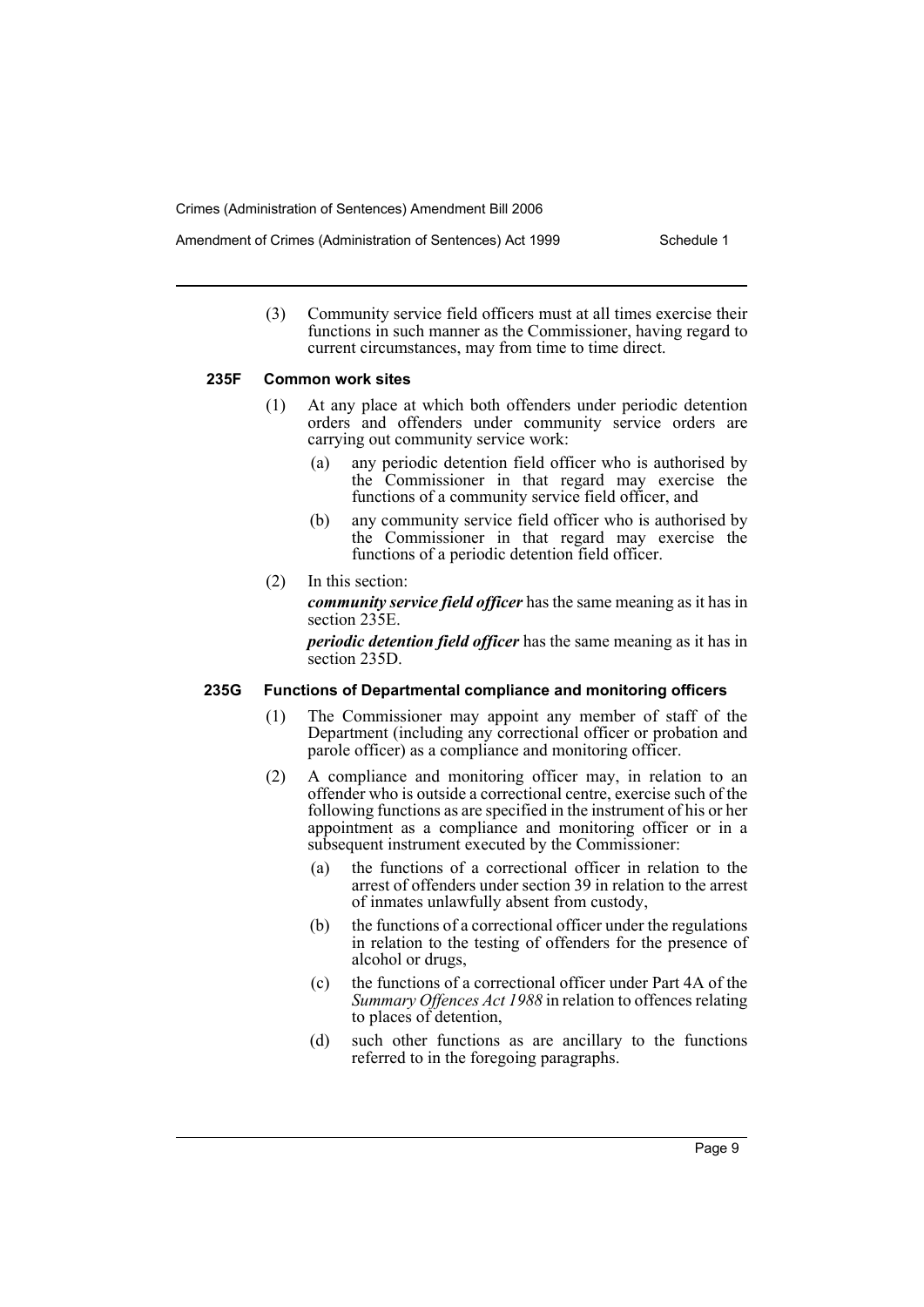Schedule 1 Amendment of Crimes (Administration of Sentences) Act 1999

- (3) The functions referred to in subsection (2) may be exercised in relation to an offender, in accordance with the legislative provisions under which they arise, wherever the offender may be. **Note.** For example, the functions conferred by this section may be exercised:
	- (a) in relation to an inmate under Part 2 who is absent from a correctional centre, and
	- (b) in relation to an offender under Part 3 who has failed to report as required during a detention period, and
	- (c) in relation to an offender under Part 4 who is absent from home during the period of a home detention order, and
	- (d) in relation to an offender under Part 5 while required to be performing community service work.
- (4) Subsection (3) is not to be construed as conferring on a compliance and monitoring officer any power to enter premises otherwise than with the consent of the occupier of those premises.
- (5) In this section, *offender* means:
	- (a) an inmate referred to in Part 2 who is absent from a correctional centre, or
	- (b) an offender referred to in Part 3, 4 or 5.

#### **[37] Section 236F Testing of staff for alcohol and prohibited drugs**

Insert "and, in particular, on the basis of the results of previous testing" after "basis" in section 236F (2).

#### **[38] Schedule 5 Savings, transitional and other provisions**

Insert at the end of clause 1 (1):

*Crimes (Administration of Sentences) Amendment Act 2006*

## **[39] Schedule 5, Part 11**

Insert after Part 10:

# **Part 11 Provisions consequent on enactment of Crimes (Administration of Sentences) Amendment Act 2006**

#### **89 Definition**

In this Part:

*the 2006 amending Act* means the *Crimes (Administration of Sentences) Amendment Act 2006*.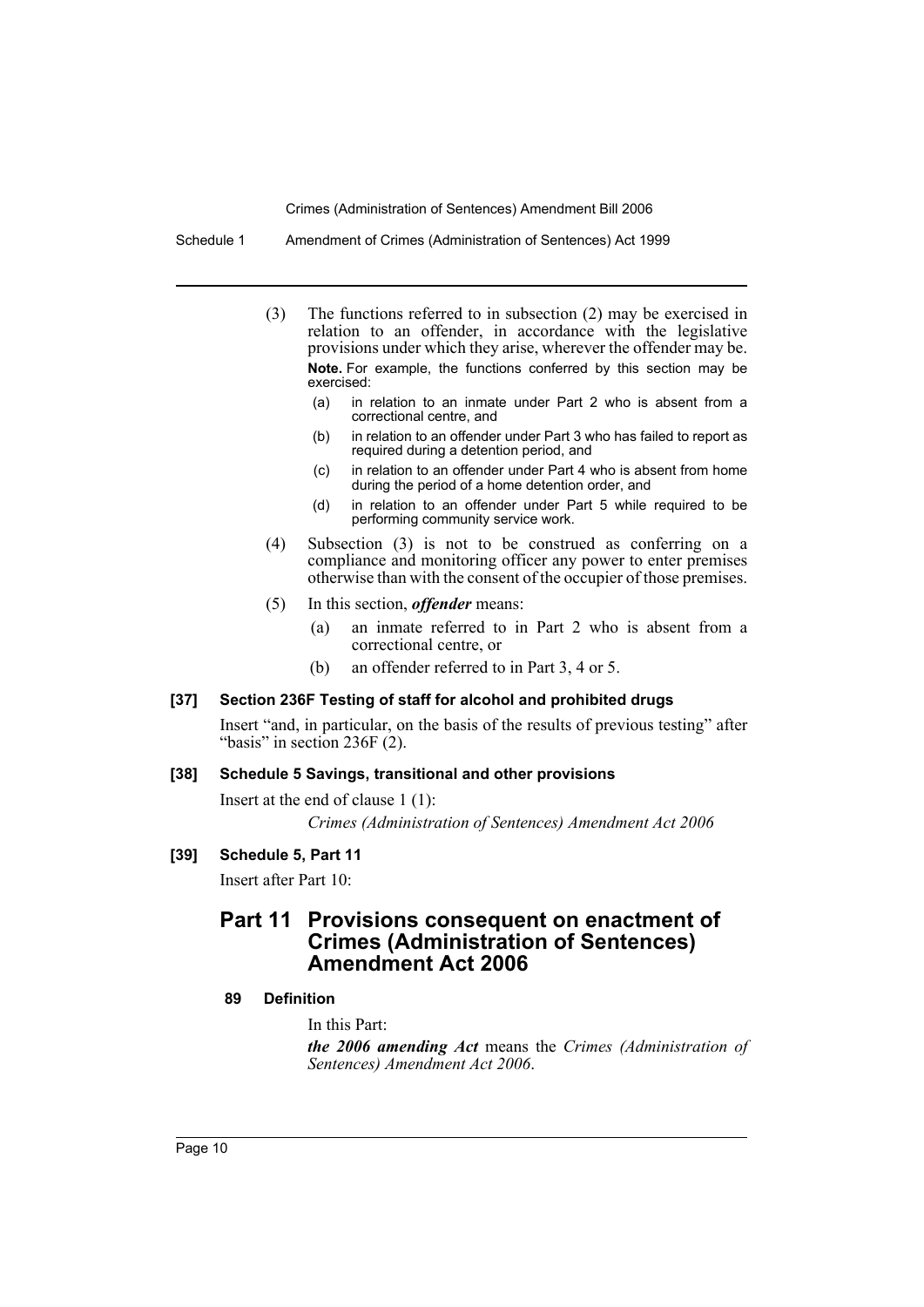Amendment of Crimes (Administration of Sentences) Act 1999 Schedule 1

#### **90 Duration of community service orders**

Section 110, as amended by the 2006 amending Act, extends to any community service order in force before the commencement of that amendment.

## **91 Reinstatement of revoked periodic detention orders**

Section 164A, as in force immediately before it was amended by the 2006 amending Act, continues to apply to any application made before the commencement of that amendment as if that Act had not been enacted.

#### **92 Rescission of revocation of certain orders**

Section 175, as amended by the 2006 amending Act, extends to any periodic detention order or home detention order that had been revoked before the commencement of that amendment.

#### **93 Review of revocation of certain orders**

Section 175A, as inserted by the 2006 amending Act, extends to any periodic detention order, home detention order or parole order that had been revoked before the commencement of that amendment, other than an order in respect of which the offender had, before the commencement of that amendment, notified the Secretary of the Parole Authority under section 174 of the offender's intention to make submissions to the Parole Authority.

#### **94 Suspension of warrants of commitment**

Section 181, as amended by the 2006 amending Act, extends to any warrant issued under that section before the commencement of those amendments.

#### **95 References to "governor"**

On and from the date on which the 2006 amending Act substitutes references in this Act to "governor" with references to "general manager", a reference in any other Act or instrument to the governor of a correctional centre is taken to be a reference to the general manager of a correctional centre.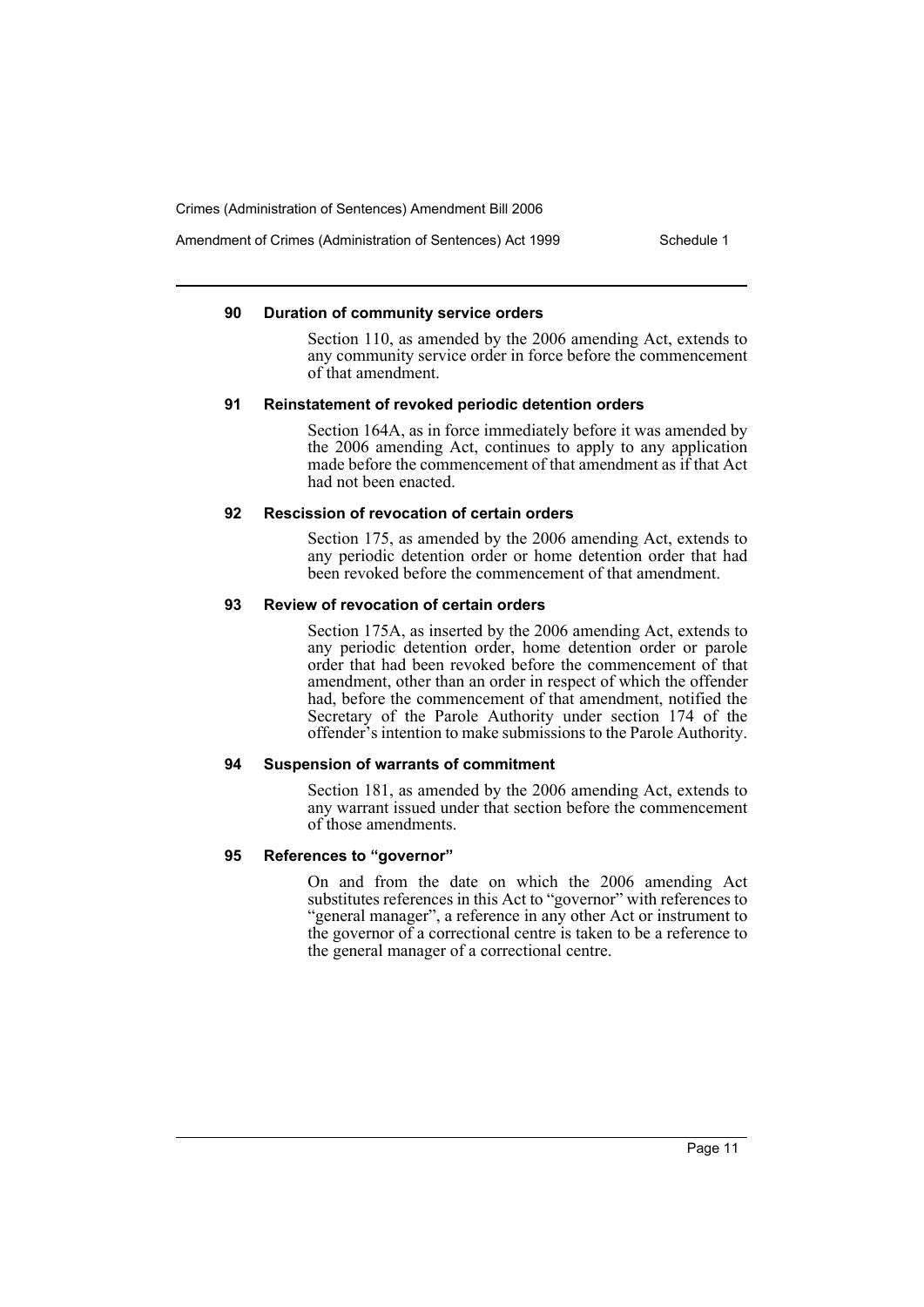Schedule 2 Amendment of Crimes (Administration of Sentences) Regulation 2001

# **Schedule 2 Amendment of Crimes (Administration of Sentences) Regulation 2001**

(Section 4)

# **[1] Clause 216 Imposition and extension of supervision conditions**

Insert after clause 216 (2B):

(2C) Subclauses (1)–(2B) do not apply to an offender to whom section 128B of the Act applies.

# **[2] Clause 216 (3)**

Omit the subclause. Insert instead:

- (3) For the purposes of section 128 (3) of the Act:
	- (a) the prescribed supervision for an offender (other than an offender to whom section 128B of the Act applies) is supervision by a probation and parole officer, and
	- (b) the prescribed supervision for an offender to whom section 128B of the Act applies is supervision by a probation and parole officer or by some other Departmental officer.

# **[3] Clause 217 Supervision conditions generally**

Insert after clause 217 (4):

(5) Subclauses (3) and (4) do not apply to an offender to whom section 128B of the Act applies.

# **[4] Clause 218 Variation of conditions so as to require supervision**

Insert at the end of the clause:

(2) This clause does not apply to an offender to whom section 128B of the Act applies.

# **[5] Clause 218A**

Insert after clause 218:

#### **218A Commissioner to review supervision obligations for offenders serving existing life sentences**

- (1) This clause applies to an offender to whom section 128B of the Act applies.
- (2) An offender's section 128B obligations must be reviewed by the Commissioner at intervals of not more than 12 months.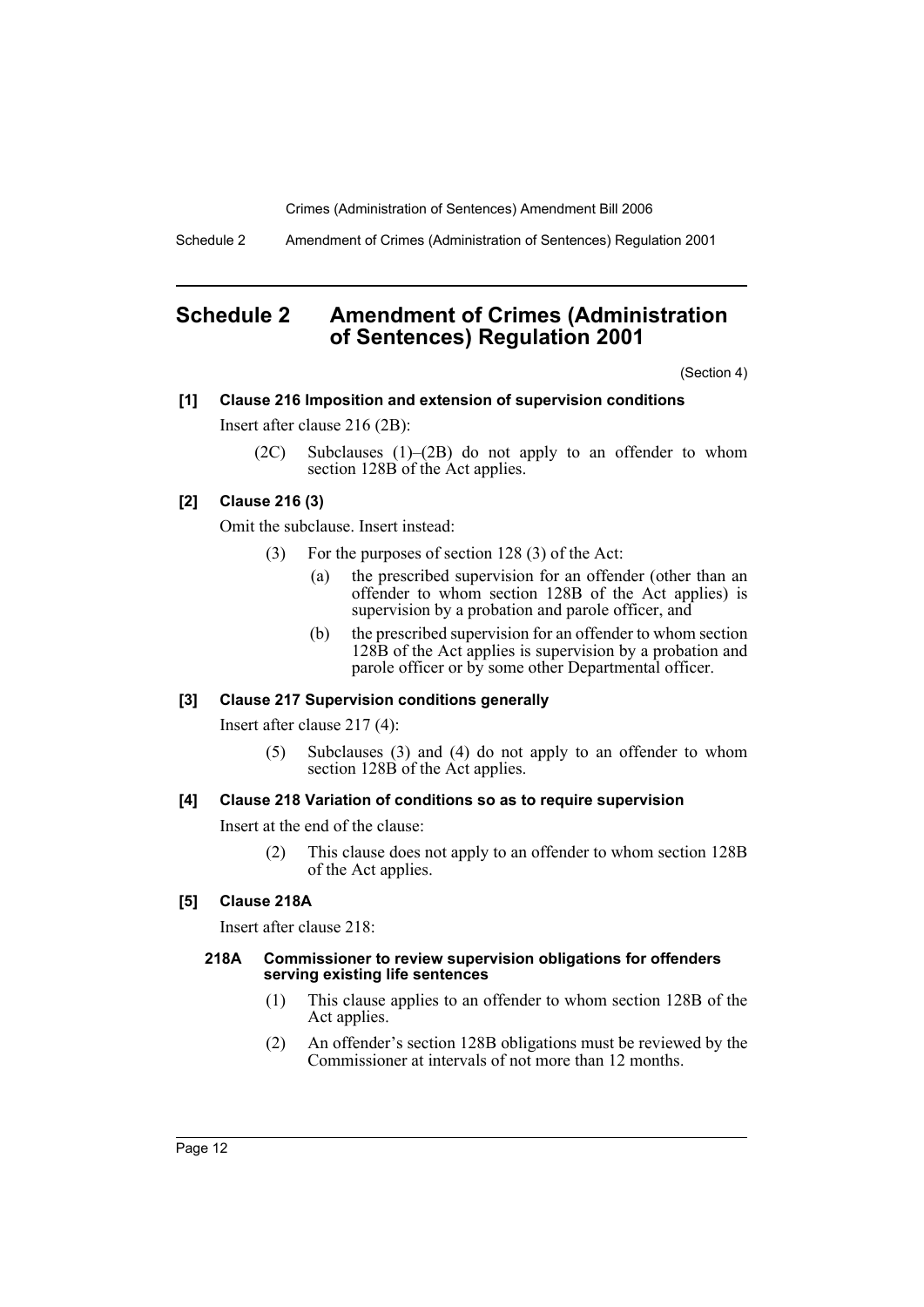Amendment of Crimes (Administration of Sentences) Regulation 2001 Schedule 2

- (3) As soon as practicable after imposing any section 128B obligations on an offender, the Commissioner must notify the Parole Authority of that fact.
- (4) In this clause, *section 128B obligation* means an obligation to which an offender is subject under section  $128B(2)$  (b) of the Act.